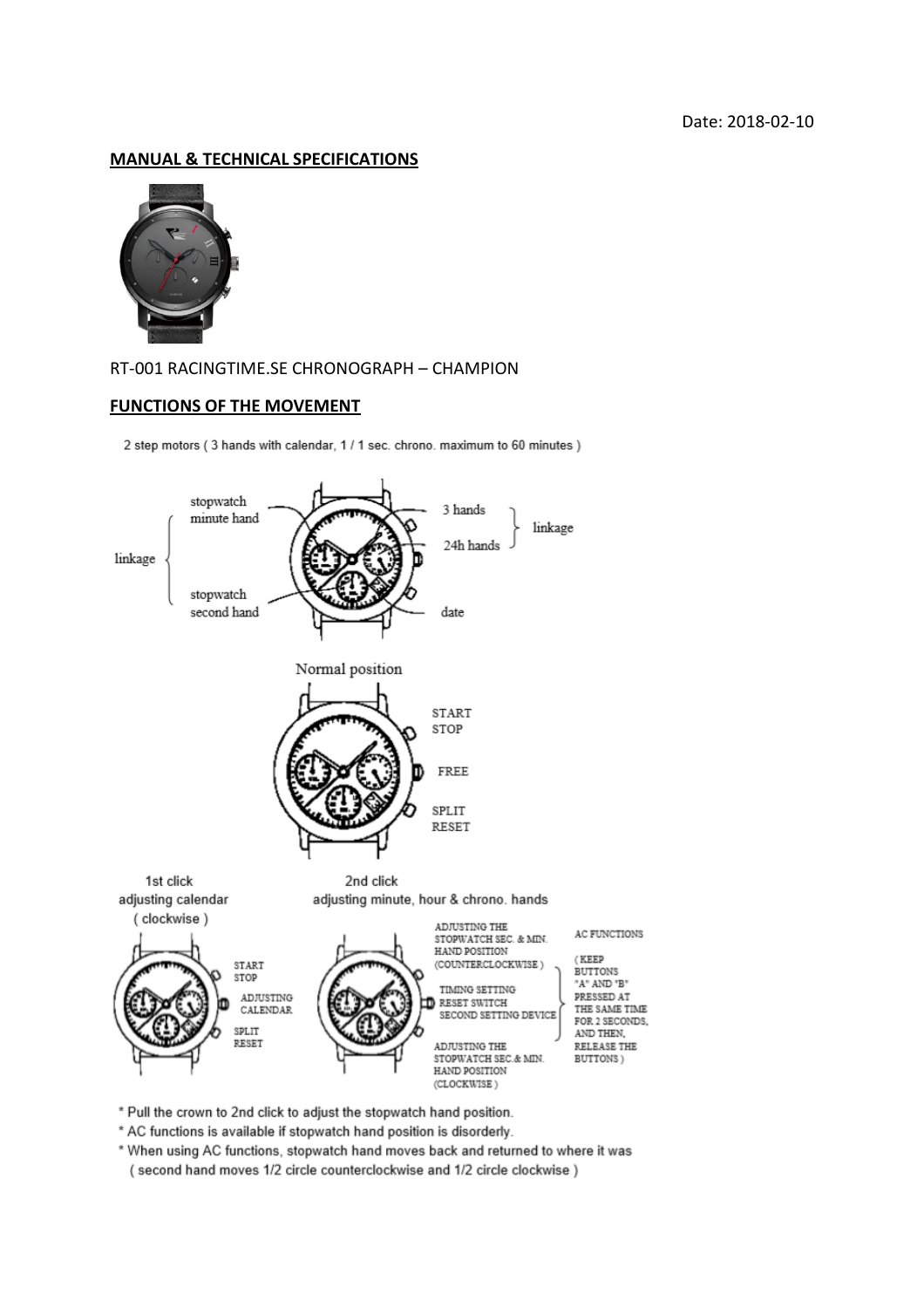# THANK YOU FOR PURCHASING A WATCH FROM RACINGTIME SWEDEN

You have acquired a watch from RACINGTIME which we hope shall give you great pleasure. This watch is an original creation made and tested to meet the standards of the RACINGTIME quality. We guarantee that this watch has been manufactured with greatest care.

# WATER RESISTANCE

If your watch is water resistant, it will clearly state 'Water Resistant' or have a static water pressure indication (e.g. 3/5/1oat) on the dial and/or case back. If it is NOT marked as water resistant, it should NOT be allowed to come into contact with water or be worn in a condition that could expose it to moisture (e.g. washing, heavy rain etc.) Please note that certain chemicals in water such as shower/bath products, chlorine and sea salt may damage the watch seals. To maintain its water resistance, we recommend that your watch is serviced and re-sealed at least every 2 months by any recognized watch retailer or jeweler.

Leather watch straps are NOT water resistant unless stated 'water resistant leather'. Watch straps can be replaced with most suitable straps of the same size by any recognized watch retailer or jeweler.

# Water Resistant or Resistant To 5atm

Suitable for normal everyday use and will resist exposure to splashes and rain; it is NOT designed to be used while bathing or swimming. Water Resistant TO 10atm as 5atm plus poolside diving and snorkeling, but not high board diving.

# ADJUST YOUR WATCH

- 1. Pull the crown out until you hear a click.
- 2. Turn the crown to set the time as desired.
- 3. Push in the crown completely and you are done!

IMPORTANT: Crown/winder/button must NOT be operated while in contact with water.

# WARRANTY DETAILS

RACINGTIME SWEDEN is guaranteed to cover manufacturing defects for 24 months from the date of purchase.